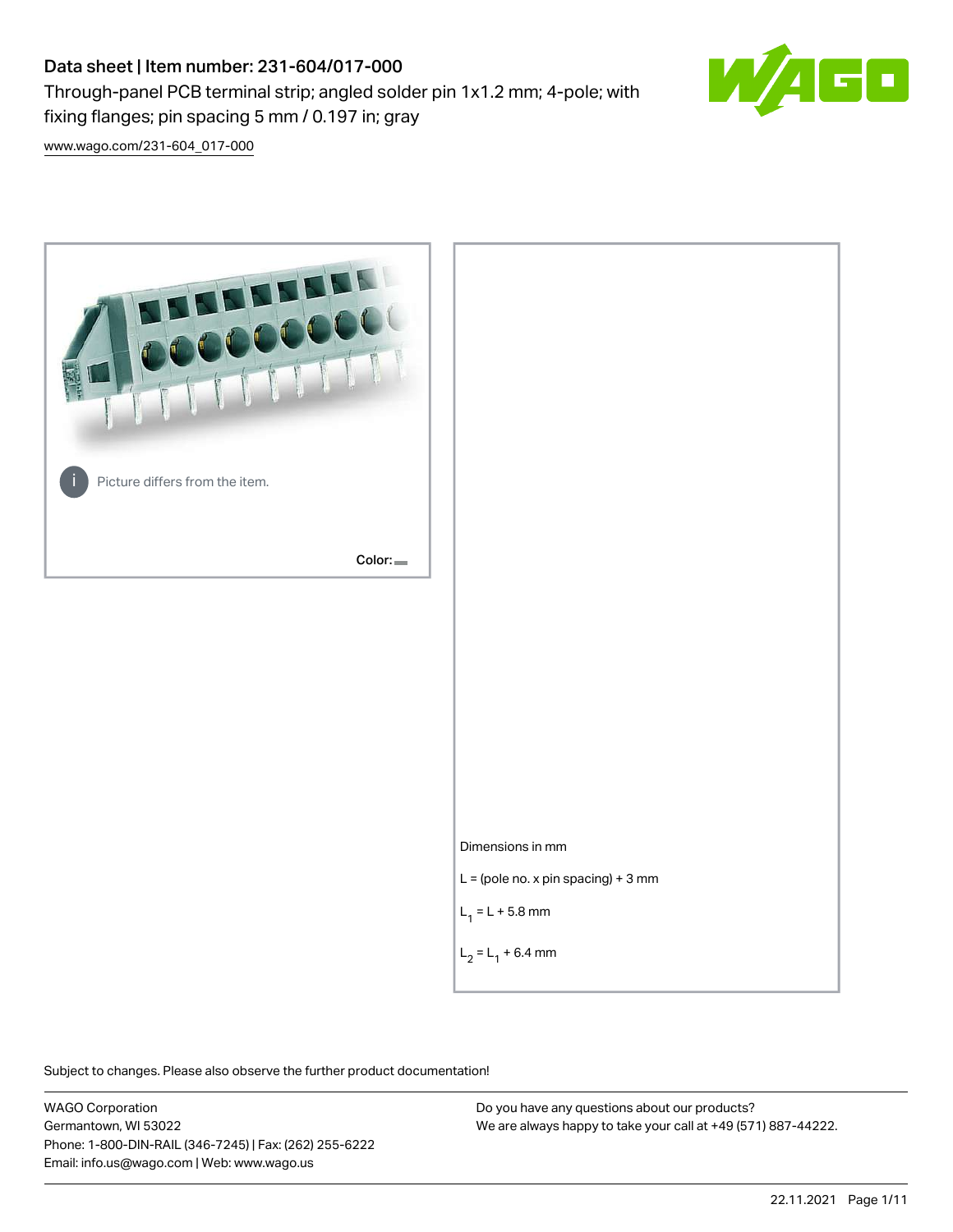

#### Item description

- Feedthrough PCB terminal strips with screwdriver-actuated CAGE CLAMP $^\circ$  $\blacksquare$
- $\blacksquare$ With flanges for PCB or front-panel mounting – either flush with enclosure or protruding

# Data

| Variants:<br>Other pole numbers<br>Other colors<br>Direct marking<br>Versions without mounting flanges<br>Other versions (or variants) can be requested from WAGO Sales or<br>configured at https://configurator.wago.com/ |  |
|----------------------------------------------------------------------------------------------------------------------------------------------------------------------------------------------------------------------------|--|
|----------------------------------------------------------------------------------------------------------------------------------------------------------------------------------------------------------------------------|--|

# Electrical data

#### IEC Approvals

| Ratings per                 | IEC/EN 60664-1                                                        |
|-----------------------------|-----------------------------------------------------------------------|
| Rated voltage (III / 3)     | 320 V                                                                 |
| Rated surge voltage (III/3) | 4 <sub>k</sub> V                                                      |
| Rated voltage (III/2)       | 320 V                                                                 |
| Rated surge voltage (III/2) | 4 <sub>k</sub> V                                                      |
| Nominal voltage (II/2)      | 630 V                                                                 |
| Rated surge voltage (II/2)  | 4 <sub>k</sub> V                                                      |
| Rated current               | 16A                                                                   |
| Legend (ratings)            | $(III / 2)$ $\triangle$ Overvoltage category III / Pollution degree 2 |

# UL Approvals

| Approvals per                  | UL 1059 |
|--------------------------------|---------|
| Rated voltage UL (Use Group B) | 300 V   |
| Rated current UL (Use Group B) | 15 A    |
| Rated voltage UL (Use Group C) | 150 V   |
| Rated current UL (Use Group C) | 15A     |
| Rated voltage UL (Use Group D) | 300 V   |
| Rated current UL (Use Group D) | 10 A    |

Subject to changes. Please also observe the further product documentation!

| <b>WAGO Corporation</b>                                | Do you have any questions about our products?                 |
|--------------------------------------------------------|---------------------------------------------------------------|
| Germantown, WI 53022                                   | We are always happy to take your call at +49 (571) 887-44222. |
| Phone: 1-800-DIN-RAIL (346-7245)   Fax: (262) 255-6222 |                                                               |
| Email: info.us@wago.com   Web: www.wago.us             |                                                               |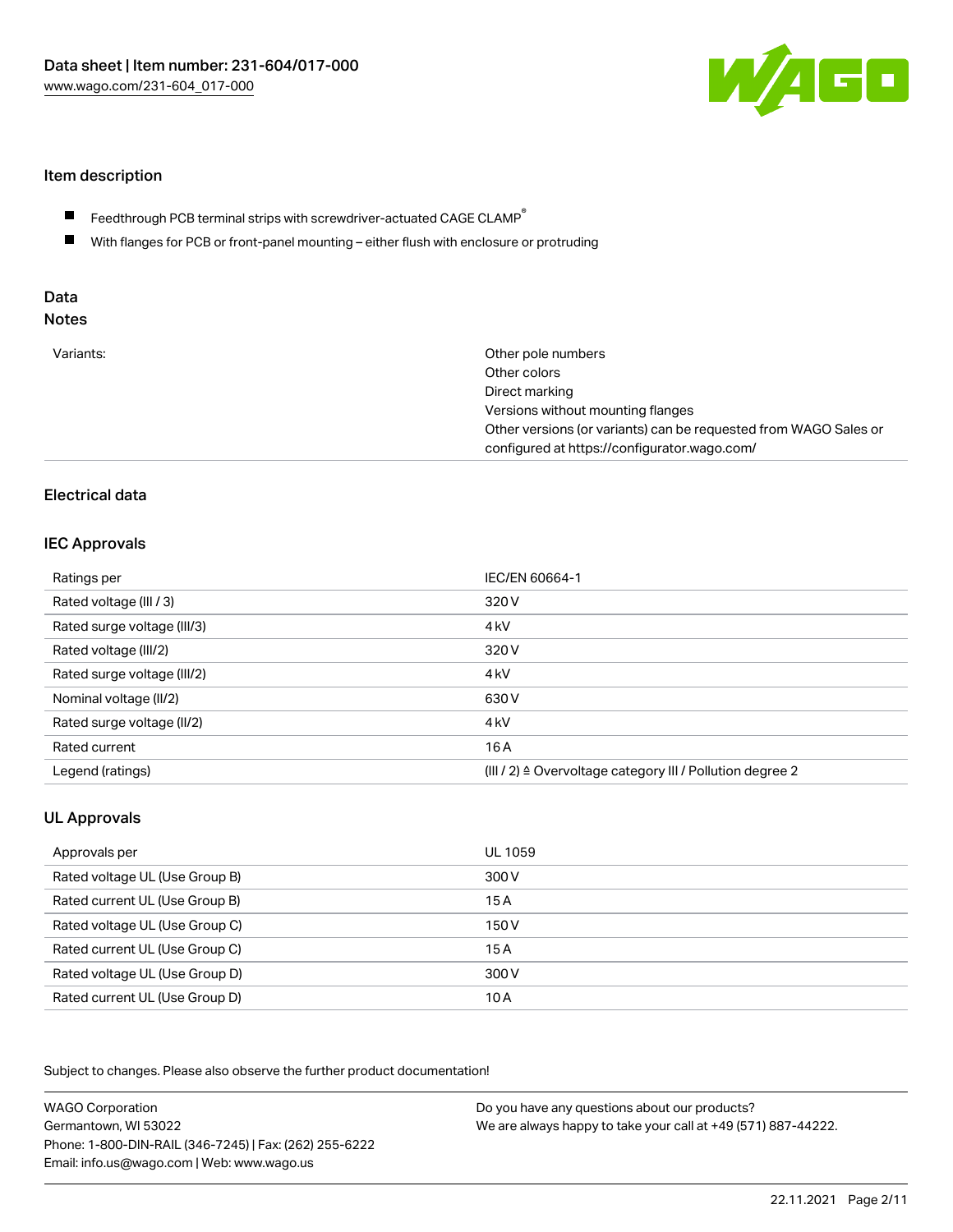

## CSA Approvals

| Approvals per                   | <b>CSA</b> |
|---------------------------------|------------|
| Rated voltage CSA (Use Group B) | 300 V      |
| Rated current CSA (Use Group B) | 15 A       |
| Rated voltage CSA (Use Group C) | 150 V      |
| Rated current CSA (Use Group C) | 15 A       |
| Rated voltage CSA (Use Group D) | 300 V      |
| Rated current CSA (Use Group D) | 10 A       |

#### Connection data

| Total number of connection points | 21 |
|-----------------------------------|----|
| Total number of potentials        | ப  |
| Number of connection types        |    |
| Number of levels                  |    |

#### Connection 1

| Connection technology                             | CAGE CLAMP <sup>®</sup>                 |
|---------------------------------------------------|-----------------------------------------|
| Actuation type                                    | Operating tool                          |
| Solid conductor                                   | $0.08$ 2.5 mm <sup>2</sup> / 28  14 AWG |
| Fine-stranded conductor                           | $0.08$ 2.5 mm <sup>2</sup> / 28  14 AWG |
| Fine-stranded conductor; with insulated ferrule   | $0.251.5$ mm <sup>2</sup>               |
| Fine-stranded conductor; with uninsulated ferrule | $0.252.5$ mm <sup>2</sup>               |
| Strip length                                      | $89$ mm / 0.31  0.35 inch               |
| Conductor connection direction to PCB             | 0°                                      |
| Number of poles                                   | 4                                       |
|                                                   |                                         |

#### Physical data

| Pin spacing                          | 5 mm / 0.197 inch    |
|--------------------------------------|----------------------|
| Width                                | 35.2 mm / 1.386 inch |
| Height                               | 19 mm / 0.748 inch   |
| Height from the surface              | 14.3 mm / 0.563 inch |
| Depth                                | 19.1 mm / 0.752 inch |
| Solder pin length                    | 4.7 mm               |
| Solder pin dimensions                | $0.8 \times 1.3$ mm  |
| Drilled hole diameter with tolerance | $1.8$ $(+0.1)$ mm    |

Subject to changes. Please also observe the further product documentation! Mechanical data

| <b>WAGO Corporation</b>                                | Do you have any questions about our products?                 |
|--------------------------------------------------------|---------------------------------------------------------------|
| Germantown, WI 53022                                   | We are always happy to take your call at +49 (571) 887-44222. |
| Phone: 1-800-DIN-RAIL (346-7245)   Fax: (262) 255-6222 |                                                               |
| Email: info.us@wago.com   Web: www.wago.us             |                                                               |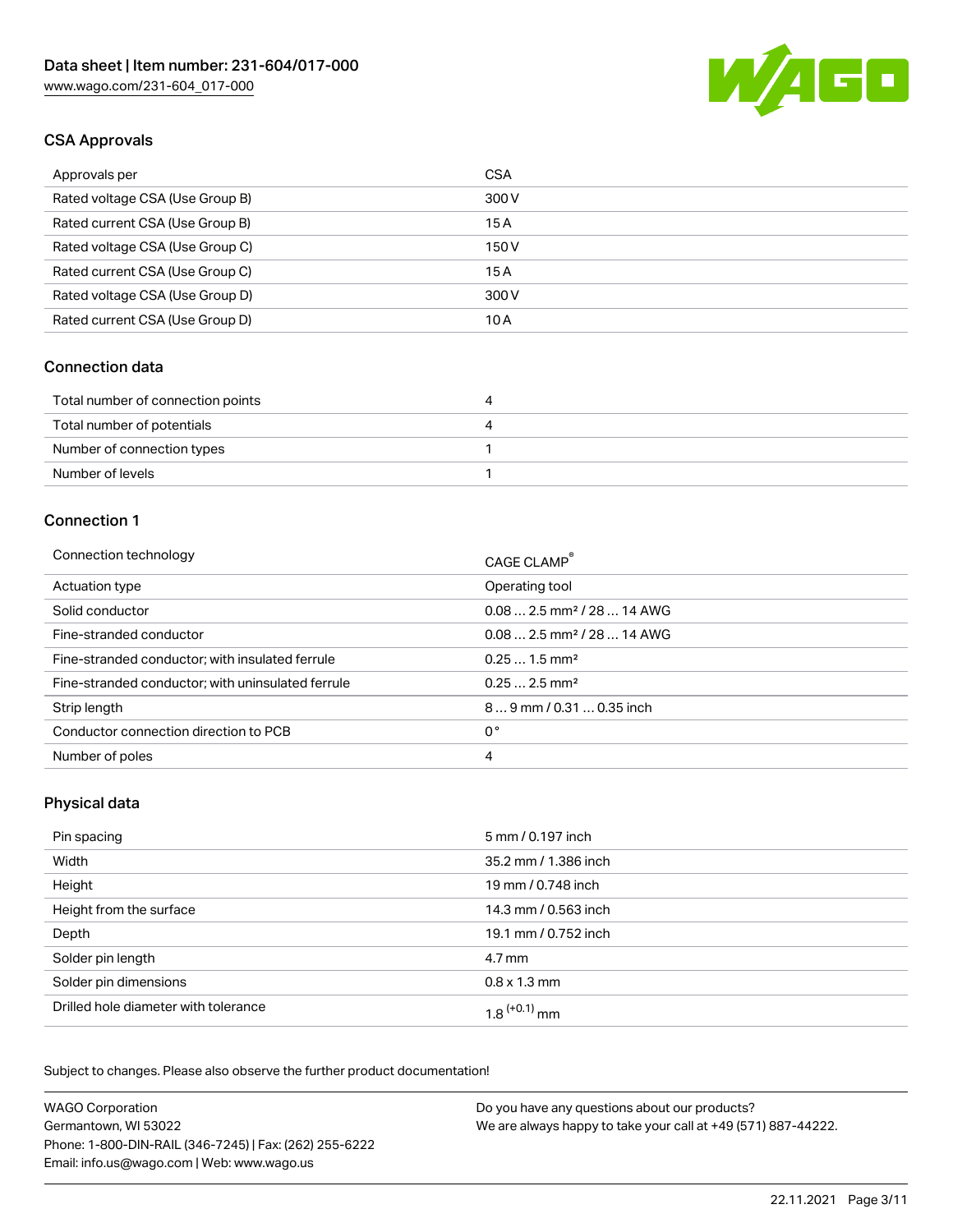

### Mechanical data

| Mounting type | Mounting flange       |
|---------------|-----------------------|
| Mounting type | Feed-through mounting |
|               | Panel mounting        |

### PCB contact

| PCB Contact                         | THT                                      |
|-------------------------------------|------------------------------------------|
| Solder pin arrangement              | over the entire terminal strip (in-line) |
| Number of solder pins per potential |                                          |

#### Material data

| Color                       | gray                                  |
|-----------------------------|---------------------------------------|
| Material group              |                                       |
| Insulation material         | Polyamide (PA66)                      |
| Flammability class per UL94 | V <sub>0</sub>                        |
| Clamping spring material    | Chrome nickel spring steel (CrNi)     |
| Contact material            | Electrolytic copper $(E_{\text{Cu}})$ |
| Contact plating             | tin-plated                            |
| Fire load                   | 0.113 MJ                              |
| Weight                      | 5.8g                                  |

#### Environmental requirements

| Limit temperature range<br>. | . +105 ℃<br>$-60$ |  |
|------------------------------|-------------------|--|
|------------------------------|-------------------|--|

#### Commercial data

| Product Group         | 3 (Multi Conn. System) |
|-----------------------|------------------------|
| PU (SPU)              | 50 Stück               |
| Packaging type        | box                    |
| Country of origin     | DE                     |
| <b>GTIN</b>           | 4044918256919          |
| Customs tariff number | 8536904000             |

#### Approvals / Certificates

#### Country specific Approvals

|      |          |                          | Certificate |
|------|----------|--------------------------|-------------|
| Logo | Approval | Additional Approval Text | name        |
|      |          |                          |             |

Subject to changes. Please also observe the further product documentation!

| WAGO Corporation                                       | Do you have any questions about our products?                 |
|--------------------------------------------------------|---------------------------------------------------------------|
| Germantown. WI 53022                                   | We are always happy to take your call at +49 (571) 887-44222. |
| Phone: 1-800-DIN-RAIL (346-7245)   Fax: (262) 255-6222 |                                                               |
| Email: info.us@wago.com   Web: www.wago.us             |                                                               |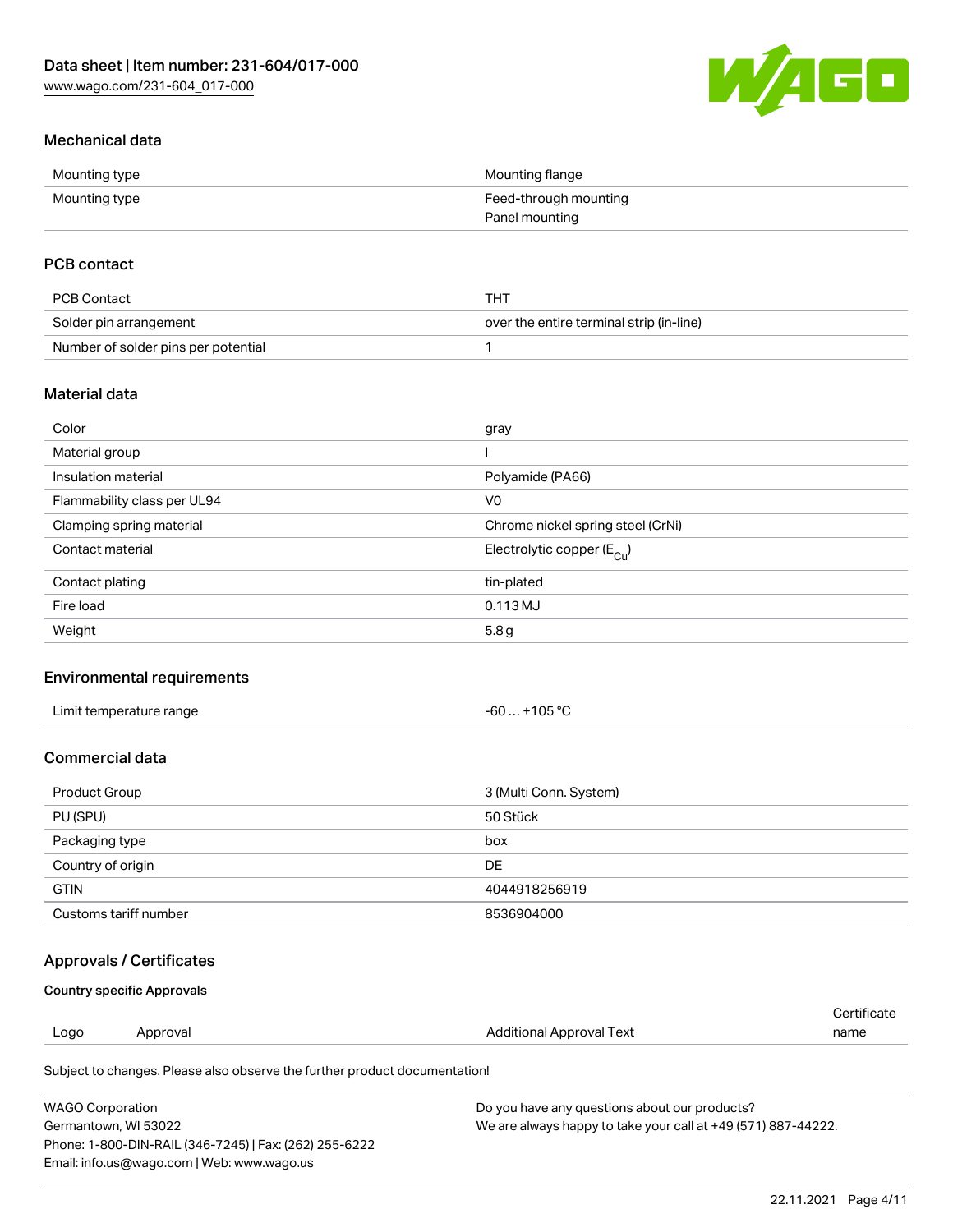[www.wago.com/231-604\\_017-000](http://www.wago.com/231-604_017-000)



|   | CВ<br>DEKRA Certification B.V.         | IEC 61984         | NL-39756        |
|---|----------------------------------------|-------------------|-----------------|
| A | <b>CSA</b><br>DEKRA Certification B.V. | C <sub>22.2</sub> | LR 18677-<br>25 |

#### Ship Approvals

| Logo                     | Approval                                                | <b>Additional Approval Text</b> | Certificate<br>name                |
|--------------------------|---------------------------------------------------------|---------------------------------|------------------------------------|
| ABS.                     | <b>ABS</b><br>American Bureau of Shipping               |                                 | $19 -$<br>HG1869876-<br><b>PDA</b> |
| <b>BUREAU</b><br>VERITAS | BV<br>Bureau Veritas S.A.                               | <b>IEC 60998</b>                | 11915/D0<br>BV                     |
|                          | <b>DNV GL</b><br>Det Norske Veritas, Germanischer Lloyd | $\overline{\phantom{a}}$        | TAE000016Z                         |
| <b>UL-Approvals</b>      |                                                         |                                 |                                    |

#### Logo Approval And American Approval Additional Approval Text **Certificate** name UL Underwriters Laboratories Inc. UL 1977 **E45171**

#### Optional accessories

| Mounting             |                                                                            |                      |
|----------------------|----------------------------------------------------------------------------|----------------------|
| Mounting accessories |                                                                            |                      |
|                      | Item no.: 209-147<br>Self-tapping screw                                    | www.wago.com/209-147 |
|                      | Item no.: 231-194<br>Self-tapping screw; B 2.2x13, fixing hole 1.8 mm Ø    | www.wago.com/231-194 |
|                      | Item no.: 231-195<br>Screw with nut; M2x12; for fixing element             | www.wago.com/231-195 |
| Ferrules             |                                                                            |                      |
| Ferrule              |                                                                            |                      |
|                      | Item no.: 216-101                                                          |                      |
|                      | Subject to changes. Please also observe the further product documentation! |                      |

WAGO Corporation Germantown, WI 53022 Phone: 1-800-DIN-RAIL (346-7245) | Fax: (262) 255-6222 Email: info.us@wago.com | Web: www.wago.us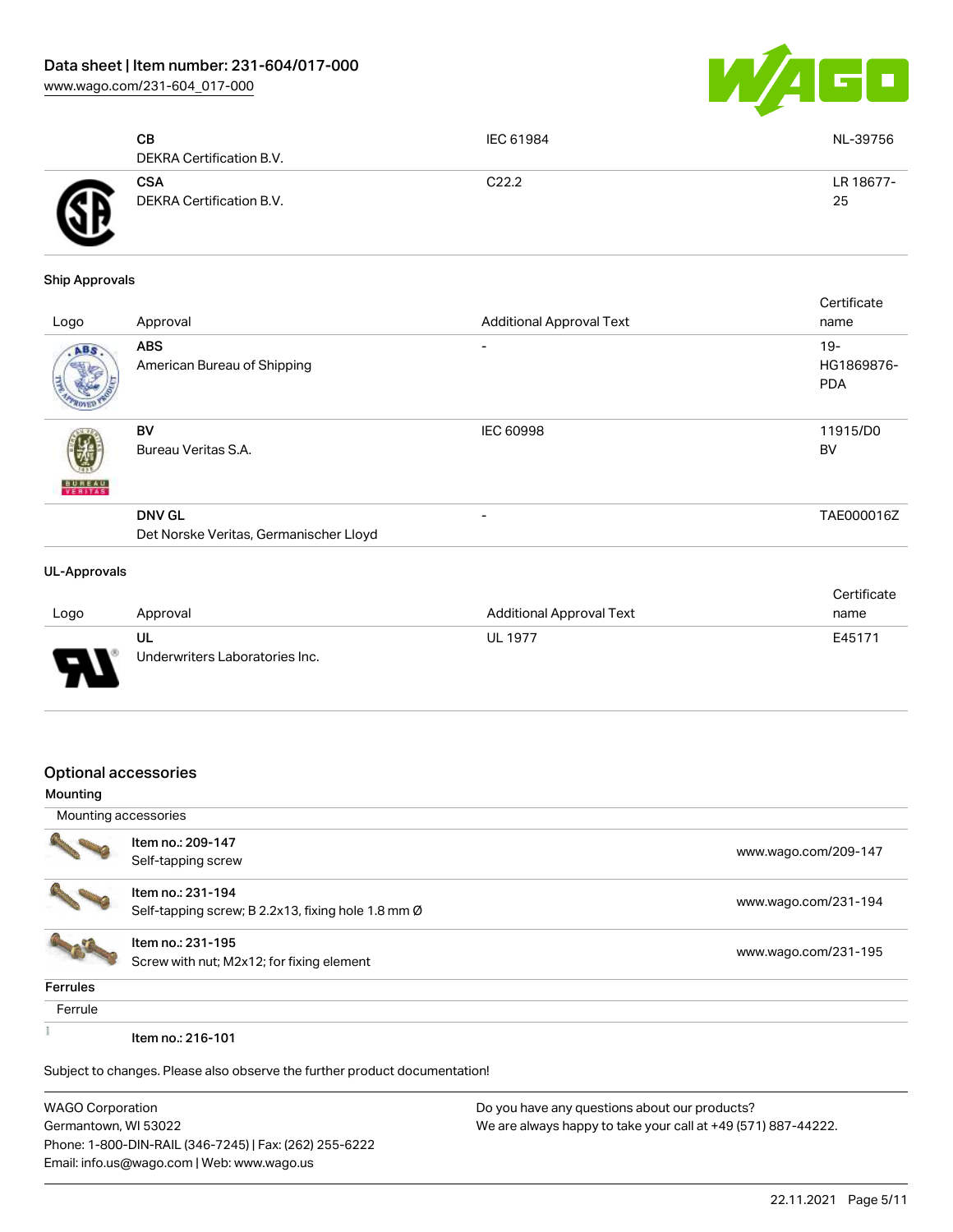

|    | Ferrule; Sleeve for 0.5 mm <sup>2</sup> / AWG 22; uninsulated; electro-tin plated; silver-colored                                                                                  | www.wago.com/216-101 |
|----|------------------------------------------------------------------------------------------------------------------------------------------------------------------------------------|----------------------|
|    | Item no.: 216-104<br>Ferrule; Sleeve for 1.5 mm <sup>2</sup> / AWG 16; uninsulated; electro-tin plated; silver-colored                                                             | www.wago.com/216-104 |
|    | Item no.: 216-106<br>Ferrule; Sleeve for 2.5 mm <sup>2</sup> / AWG 14; uninsulated; electro-tin plated; silver-colored                                                             | www.wago.com/216-106 |
| Ŧ. | Item no.: 216-102<br>Ferrule; Sleeve for 0.75 mm <sup>2</sup> / AWG 20; uninsulated; electro-tin plated; silver-colored                                                            | www.wago.com/216-102 |
|    | Item no.: 216-103<br>Ferrule; Sleeve for 1 mm <sup>2</sup> / AWG 18; uninsulated; electro-tin plated                                                                               | www.wago.com/216-103 |
|    | Item no.: 216-123<br>Ferrule; Sleeve for 1 mm <sup>2</sup> / AWG 18; uninsulated; electro-tin plated; silver-colored                                                               | www.wago.com/216-123 |
|    | Item no.: 216-122<br>Ferrule; Sleeve for 0.75 mm <sup>2</sup> / AWG 20; uninsulated; electro-tin plated; silver-colored                                                            | www.wago.com/216-122 |
|    | Item no.: 216-124<br>Ferrule; Sleeve for 1.5 mm <sup>2</sup> / AWG 16; uninsulated; electro-tin plated                                                                             | www.wago.com/216-124 |
|    | Item no.: 216-142<br>Ferrule; Sleeve for 0.75 mm <sup>2</sup> / 18 AWG; uninsulated; electro-tin plated; electrolytic copper; gastight<br>crimped; acc. to DIN 46228, Part 1/08.92 | www.wago.com/216-142 |
|    | Item no.: 216-132<br>Ferrule; Sleeve for 0.34 mm <sup>2</sup> / AWG 24; uninsulated; electro-tin plated                                                                            | www.wago.com/216-132 |
|    | Item no.: 216-121<br>Ferrule; Sleeve for 0.5 mm <sup>2</sup> / AWG 22; uninsulated; electro-tin plated; silver-colored                                                             | www.wago.com/216-121 |
|    | Item no.: 216-143<br>Ferrule; Sleeve for 1 mm <sup>2</sup> / AWG 18; uninsulated; electro-tin plated; electrolytic copper; gastight<br>crimped; acc. to DIN 46228, Part 1/08.92    | www.wago.com/216-143 |
|    | Item no.: 216-131<br>Ferrule; Sleeve for 0.25 mm <sup>2</sup> / AWG 24; uninsulated; electro-tin plated; silver-colored                                                            | www.wago.com/216-131 |
|    | Item no.: 216-141<br>Ferrule; Sleeve for 0.5 mm <sup>2</sup> / 20 AWG; uninsulated; electro-tin plated; electrolytic copper; gastight<br>crimped; acc. to DIN 46228, Part 1/08.92  | www.wago.com/216-141 |
|    | Item no.: 216-152<br>Ferrule; Sleeve for 0.34 mm <sup>2</sup> / AWG 24; uninsulated; electro-tin plated                                                                            | www.wago.com/216-152 |
|    | Item no.: 216-203<br>Ferrule; Sleeve for 1 mm <sup>2</sup> / AWG 18; insulated; electro-tin plated; red                                                                            | www.wago.com/216-203 |
|    | Item no.: 216-202<br>Ferrule; Sleeve for 0.75 mm <sup>2</sup> / 18 AWG; insulated; electro-tin plated; gray                                                                        | www.wago.com/216-202 |
|    | Item no.: 216-151<br>Ferrule; Sleeve for 0.25 mm <sup>2</sup> / AWG 24; uninsulated; electro-tin plated                                                                            | www.wago.com/216-151 |
|    |                                                                                                                                                                                    |                      |

Subject to changes. Please also observe the further product documentation!

WAGO Corporation Germantown, WI 53022 Phone: 1-800-DIN-RAIL (346-7245) | Fax: (262) 255-6222 Email: info.us@wago.com | Web: www.wago.us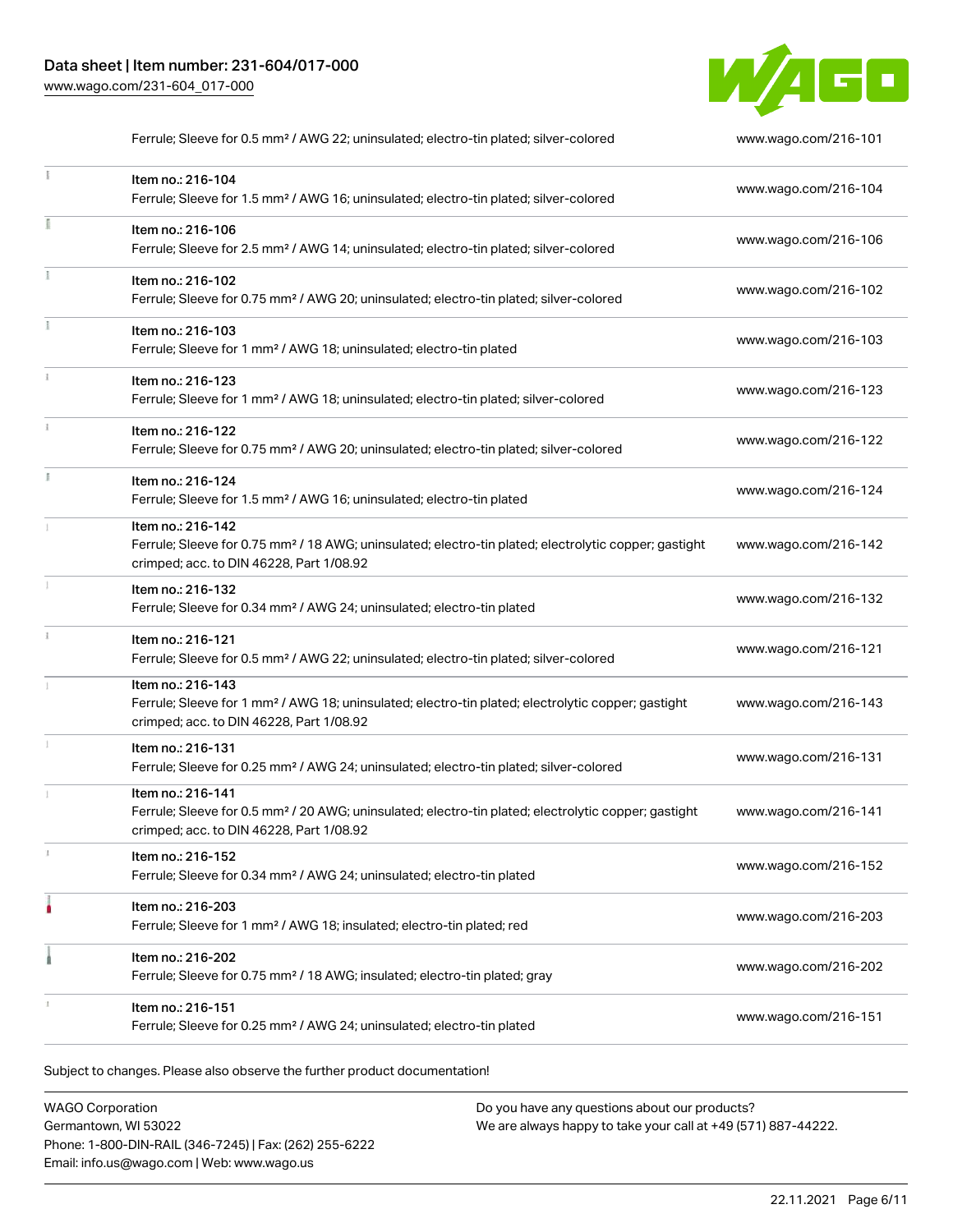# Data sheet | Item number: 231-604/017-000

[www.wago.com/231-604\\_017-000](http://www.wago.com/231-604_017-000)



|   | Ferrule; Sleeve for 1.5 mm <sup>2</sup> / AWG 16; insulated; electro-tin plated; black                                                                                                                  | www.wago.com/216-204 |
|---|---------------------------------------------------------------------------------------------------------------------------------------------------------------------------------------------------------|----------------------|
|   | Item no.: 216-144<br>Ferrule; Sleeve for 1.5 mm <sup>2</sup> / AWG 16; uninsulated; electro-tin plated; electrolytic copper; gastight<br>crimped; acc. to DIN 46228, Part 1/08.92; silver-colored       | www.wago.com/216-144 |
|   | Item no.: 216-201<br>Ferrule; Sleeve for 0.5 mm <sup>2</sup> / 20 AWG; insulated; electro-tin plated; white                                                                                             | www.wago.com/216-201 |
|   | Item no.: 216-223<br>Ferrule; Sleeve for 1 mm <sup>2</sup> / AWG 18; insulated; electro-tin plated; red                                                                                                 | www.wago.com/216-223 |
|   | Item no.: 216-241<br>Ferrule; Sleeve for 0.5 mm <sup>2</sup> / 20 AWG; insulated; electro-tin plated; electrolytic copper; gastight<br>crimped; acc. to DIN 46228, Part 4/09.90; white                  | www.wago.com/216-241 |
|   | Item no.: 216-242<br>Ferrule; Sleeve for 0.75 mm <sup>2</sup> / 18 AWG; insulated; electro-tin plated; electrolytic copper; gastight<br>crimped; acc. to DIN 46228, Part 4/09.90; gray                  | www.wago.com/216-242 |
|   | Item no.: 216-222<br>Ferrule; Sleeve for 0.75 mm <sup>2</sup> / 18 AWG; insulated; electro-tin plated; gray                                                                                             | www.wago.com/216-222 |
|   | Item no.: 216-221<br>Ferrule; Sleeve for 0.5 mm <sup>2</sup> / 20 AWG; insulated; electro-tin plated; white                                                                                             | www.wago.com/216-221 |
| Â | Item no.: 216-224<br>Ferrule; Sleeve for 1.5 mm <sup>2</sup> / AWG 16; insulated; electro-tin plated; black                                                                                             | www.wago.com/216-224 |
|   | Item no.: 216-243<br>Ferrule; Sleeve for 1 mm <sup>2</sup> / AWG 18; insulated; electro-tin plated; electrolytic copper; gastight crimped; www.wago.com/216-243<br>acc. to DIN 46228, Part 4/09.90; red |                      |
| j | Item no.: 216-244<br>Ferrule; Sleeve for 1.5 mm <sup>2</sup> / AWG 16; insulated; electro-tin plated; electrolytic copper; gastight<br>crimped; acc. to DIN 46228, Part 4/09.90; black                  | www.wago.com/216-244 |
|   | Item no.: 216-263<br>Ferrule; Sleeve for 1 mm <sup>2</sup> / AWG 18; insulated; electro-tin plated; electrolytic copper; gastight crimped; www.wago.com/216-263<br>acc. to DIN 46228, Part 4/09.90; red |                      |
| Â | Item no.: 216-264<br>Ferrule; Sleeve for 1.5 mm <sup>2</sup> / AWG 16; insulated; electro-tin plated; electrolytic copper; gastight<br>crimped; acc. to DIN 46228, Part 4/09.90; black                  | www.wago.com/216-264 |
|   | Item no.: 216-284<br>Ferrule; Sleeve for 1.5 mm <sup>2</sup> / AWG 16; insulated; electro-tin plated; electrolytic copper; gastight<br>crimped; acc. to DIN 46228, Part 4/09.90; black                  | www.wago.com/216-284 |
|   | Item no.: 216-262<br>Ferrule; Sleeve for 0.75 mm <sup>2</sup> / 18 AWG; insulated; electro-tin plated; electrolytic copper; gastight<br>crimped; acc. to DIN 46228, Part 4/09.90; gray                  | www.wago.com/216-262 |
|   | Item no.: 216-301<br>Ferrule; Sleeve for 0.25 mm <sup>2</sup> / AWG 24; insulated; electro-tin plated; yellow                                                                                           | www.wago.com/216-301 |
|   | Item no.: 216-321<br>Ferrule; Sleeve for 0.25 mm <sup>2</sup> / AWG 24; insulated; electro-tin plated; yellow                                                                                           | www.wago.com/216-321 |
|   |                                                                                                                                                                                                         |                      |

Subject to changes. Please also observe the further product documentation!

WAGO Corporation Germantown, WI 53022 Phone: 1-800-DIN-RAIL (346-7245) | Fax: (262) 255-6222 Email: info.us@wago.com | Web: www.wago.us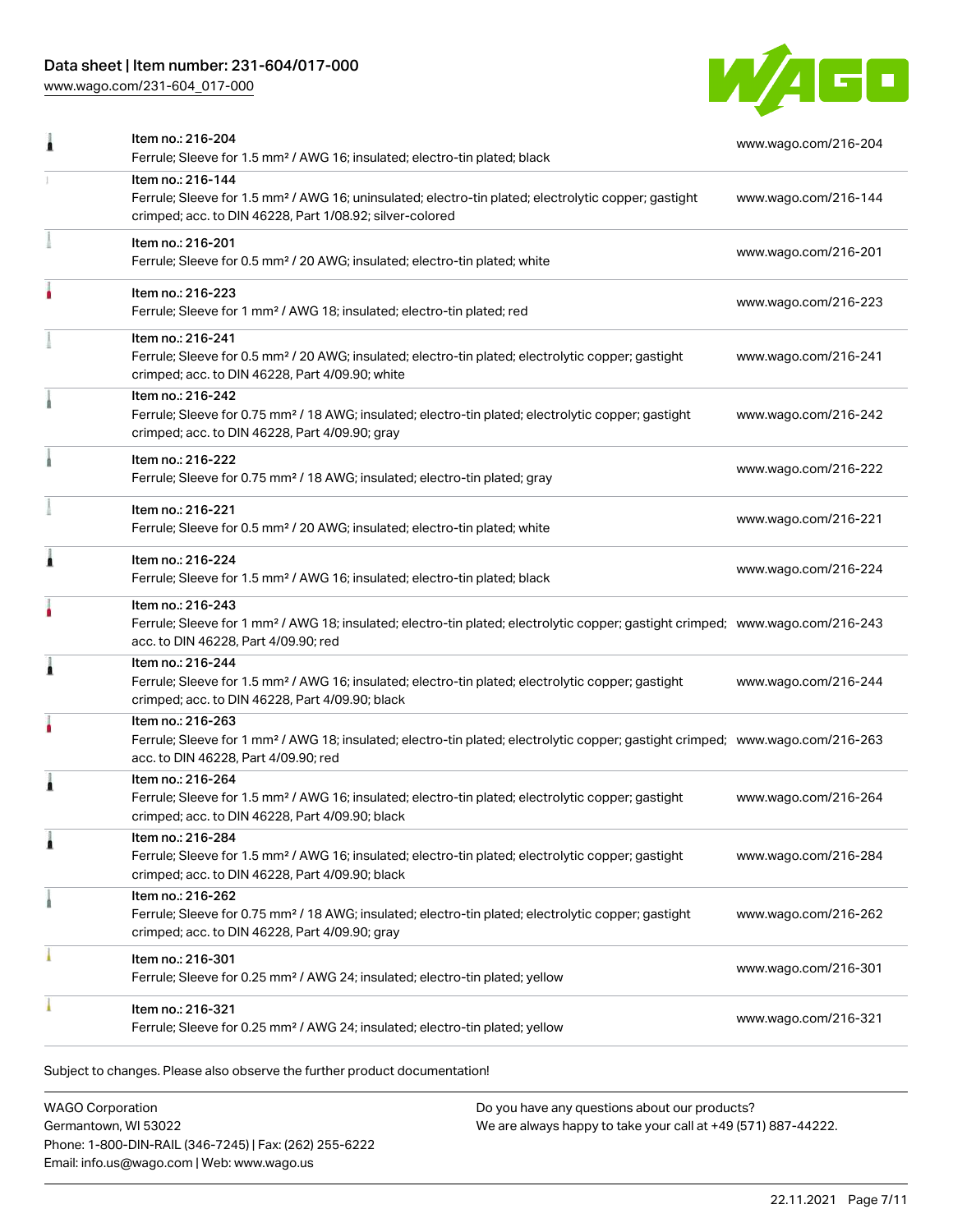[www.wago.com/231-604\\_017-000](http://www.wago.com/231-604_017-000)



|                                                                                                           | Item no.: 216-322<br>Ferrule; Sleeve for 0.34 mm <sup>2</sup> / 22 AWG; insulated; electro-tin plated; green                                                                         |                                                                                                                |                      | www.wago.com/216-322 |  |
|-----------------------------------------------------------------------------------------------------------|--------------------------------------------------------------------------------------------------------------------------------------------------------------------------------------|----------------------------------------------------------------------------------------------------------------|----------------------|----------------------|--|
|                                                                                                           | Item no.: 216-302<br>Ferrule; Sleeve for 0.34 mm <sup>2</sup> / 22 AWG; insulated; electro-tin plated; light turquoise                                                               |                                                                                                                |                      | www.wago.com/216-302 |  |
|                                                                                                           | Marking accessories                                                                                                                                                                  |                                                                                                                |                      |                      |  |
| Marking strip                                                                                             |                                                                                                                                                                                      |                                                                                                                |                      |                      |  |
|                                                                                                           | Item no.: 210-332/500-202<br>Marking strips; as a DIN A4 sheet; MARKED; 1-16 (160x); Height of marker strip: 3 mm; Strip length 182<br>mm; Horizontal marking; Self-adhesive; white  |                                                                                                                | /500-202             | www.wago.com/210-332 |  |
|                                                                                                           | Item no.: 210-332/500-206<br>Marking strips; as a DIN A4 sheet; MARKED; 33-48 (160x); Height of marker strip: 3 mm; Strip length<br>182 mm; Horizontal marking; Self-adhesive; white |                                                                                                                | /500-206             | www.wago.com/210-332 |  |
|                                                                                                           | Item no.: 210-332/500-205<br>Marking strips; as a DIN A4 sheet; MARKED; 1-32 (80x); Height of marker strip: 3 mm; Strip length 182<br>mm; Horizontal marking; Self-adhesive; white   |                                                                                                                | /500-205             | www.wago.com/210-332 |  |
|                                                                                                           | Item no.: 210-332/500-204<br>Marking strips; as a DIN A4 sheet; MARKED; 17-32 (160x); Height of marker strip: 3 mm; Strip length<br>182 mm; Horizontal marking; Self-adhesive; white |                                                                                                                | /500-204             | www.wago.com/210-332 |  |
| <b>Tools</b>                                                                                              |                                                                                                                                                                                      |                                                                                                                |                      |                      |  |
| Operating tool                                                                                            |                                                                                                                                                                                      |                                                                                                                |                      |                      |  |
|                                                                                                           | Item no.: 210-657<br>Operating tool; Blade: 3.5 x 0.5 mm; with a partially insulated shaft; short; multicoloured                                                                     |                                                                                                                |                      | www.wago.com/210-657 |  |
| Item no.: 210-720<br>Operating tool; Blade: 3.5 x 0.5 mm; with a partially insulated shaft; multicoloured |                                                                                                                                                                                      |                                                                                                                | www.wago.com/210-720 |                      |  |
| <b>Downloads</b>                                                                                          |                                                                                                                                                                                      |                                                                                                                |                      |                      |  |
| Documentation                                                                                             |                                                                                                                                                                                      |                                                                                                                |                      |                      |  |
|                                                                                                           | <b>Additional Information</b>                                                                                                                                                        |                                                                                                                |                      |                      |  |
|                                                                                                           | Technical explanations                                                                                                                                                               | 2019 Apr 3                                                                                                     | pdf<br>2.0 MB        | Download             |  |
| <b>CAD files</b>                                                                                          |                                                                                                                                                                                      |                                                                                                                |                      |                      |  |
| CAD data                                                                                                  |                                                                                                                                                                                      |                                                                                                                |                      |                      |  |
|                                                                                                           | 2D/3D Models 231-604/017-000                                                                                                                                                         |                                                                                                                | URL                  | Download             |  |
| CAE data                                                                                                  |                                                                                                                                                                                      |                                                                                                                |                      |                      |  |
|                                                                                                           | EPLAN Data Portal 231-604/017-000                                                                                                                                                    |                                                                                                                | URL                  | Download             |  |
|                                                                                                           | Subject to changes. Please also observe the further product documentation!                                                                                                           |                                                                                                                |                      |                      |  |
| <b>WAGO Corporation</b>                                                                                   | Germantown, WI 53022<br>Phone: 1-800-DIN-RAIL (346-7245)   Fax: (262) 255-6222<br>Email: info.us@wago.com   Web: www.wago.us                                                         | Do you have any questions about our products?<br>We are always happy to take your call at +49 (571) 887-44222. |                      |                      |  |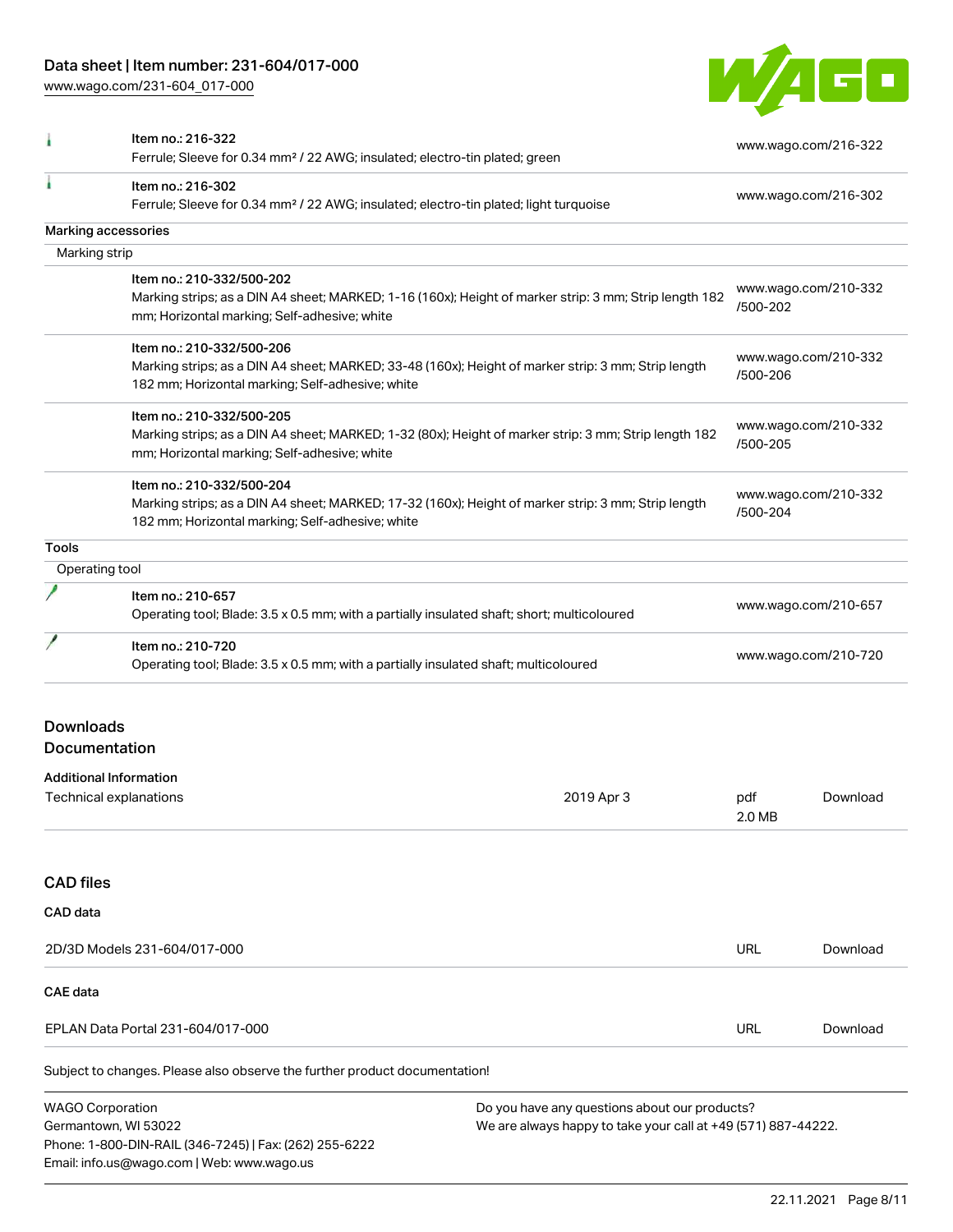

|                    | ZUKEN Portal 231-604/017-000                                                                                                                                           | <b>URL</b> | Download |
|--------------------|------------------------------------------------------------------------------------------------------------------------------------------------------------------------|------------|----------|
|                    | EPLAN Data Portal 231-604/017-000                                                                                                                                      | <b>URL</b> | Download |
| <b>PCB Design</b>  |                                                                                                                                                                        |            |          |
|                    | Symbol and Footprint 231-604/017-000                                                                                                                                   | <b>URL</b> | Download |
|                    | CAx data for your PCB design, consisting of "schematic symbols and PCB footprints",<br>allow easy integration of the WAGO component into your development environment. |            |          |
| Supported formats: |                                                                                                                                                                        |            |          |
| ш                  | Accel EDA 14 & 15                                                                                                                                                      |            |          |
| ш                  | Altium 6 to current version                                                                                                                                            |            |          |
| ш                  | Cadence Allegro                                                                                                                                                        |            |          |
|                    | DesignSpark                                                                                                                                                            |            |          |
| ш                  | Eagle Libraries                                                                                                                                                        |            |          |
| ш<br>KiCad         |                                                                                                                                                                        |            |          |
| ш                  | Mentor Graphics BoardStation                                                                                                                                           |            |          |
| ш                  | Mentor Graphics Design Architect                                                                                                                                       |            |          |
| ш                  | Mentor Graphics Design Expedition 99 and 2000                                                                                                                          |            |          |
| ш                  | OrCAD 9.X PCB and Capture                                                                                                                                              |            |          |
| ш                  | PADS PowerPCB 3, 3.5, 4.X, and 5.X                                                                                                                                     |            |          |
| ш                  | PADS PowerPCB and PowerLogic 3.0                                                                                                                                       |            |          |
| ш                  | PCAD 2000, 2001, 2002, 2004, and 2006                                                                                                                                  |            |          |
| ш                  | Pulsonix 8.5 or newer                                                                                                                                                  |            |          |
| <b>STL</b><br>ш    |                                                                                                                                                                        |            |          |
|                    | 3D STEP                                                                                                                                                                |            |          |
| ш                  | <b>TARGET 3001!</b>                                                                                                                                                    |            |          |
|                    | View Logic ViewDraw                                                                                                                                                    |            |          |
|                    | Quadcept                                                                                                                                                               |            |          |
|                    | Zuken CadStar 3 and 4                                                                                                                                                  |            |          |
|                    | Zuken CR-5000 and CR-8000                                                                                                                                              |            |          |
|                    | PCB Component Libraries (EDA), PCB CAD Library Ultra Librarian                                                                                                         |            |          |

### Environmental Product Compliance

#### Compliance Search

Environmental Product Compliance 231-604/017-000

Subject to changes. Please also observe the further product documentation!

WAGO Corporation Germantown, WI 53022 Phone: 1-800-DIN-RAIL (346-7245) | Fax: (262) 255-6222 Email: info.us@wago.com | Web: www.wago.us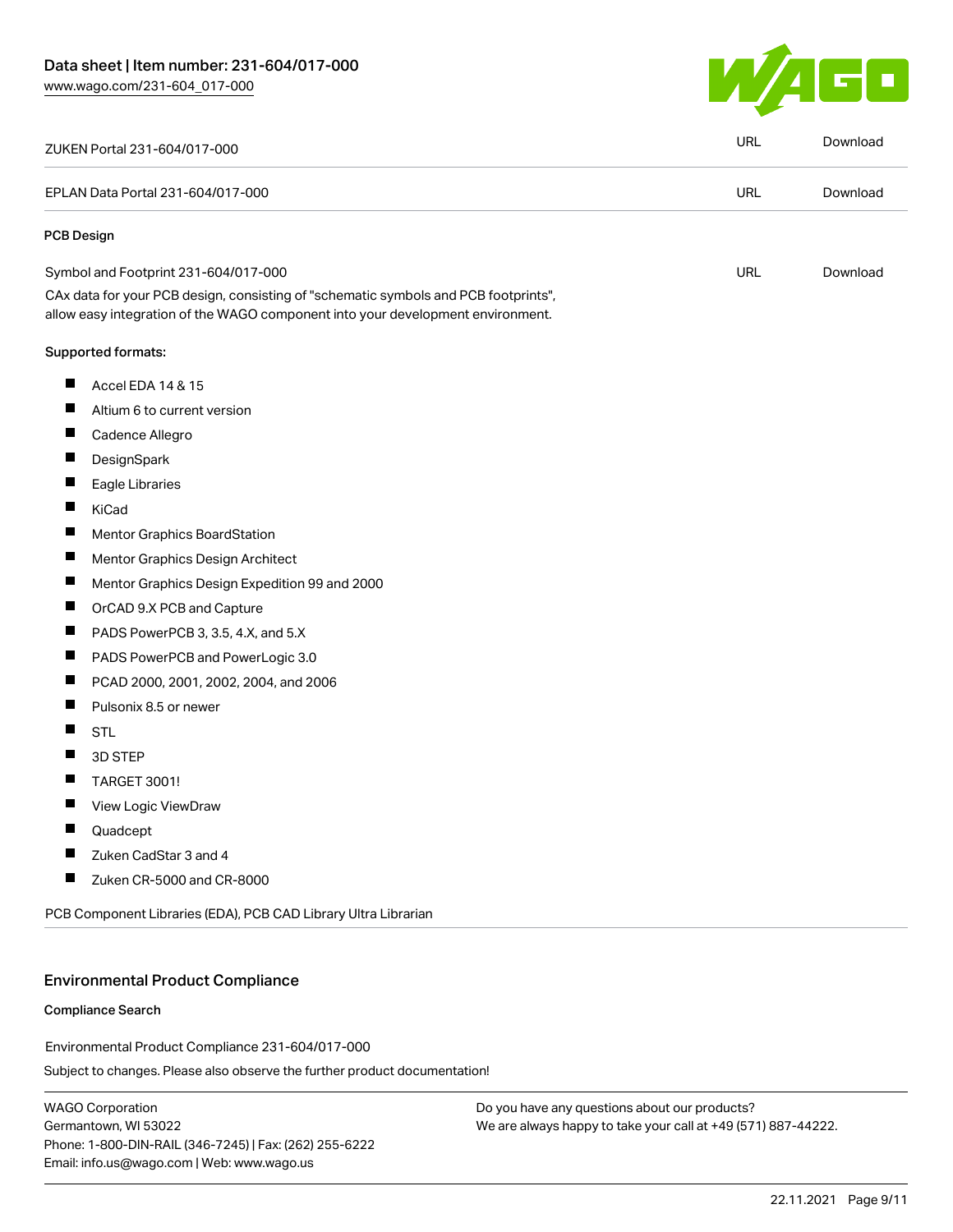

PCB terminal block; 2.5 mm<sup>2</sup>; Pin spacing 5 mm; 4-pole; CAGE CLAMP®; clamping collar; 2,50 mm²; gray

URL [Download](https://www.wago.com/global/d/ComplianceLinkMediaContainer_231-604_017-000)

#### Installation Notes



Feedthrough PCB terminal strips – frontentry conductor termination



Feedthrough PCB terminal strips can be used as front-panel feedthrough for external conductor termination.

Application

Subject to changes. Please also observe the further product documentation!

WAGO Corporation Germantown, WI 53022 Phone: 1-800-DIN-RAIL (346-7245) | Fax: (262) 255-6222 Email: info.us@wago.com | Web: www.wago.us